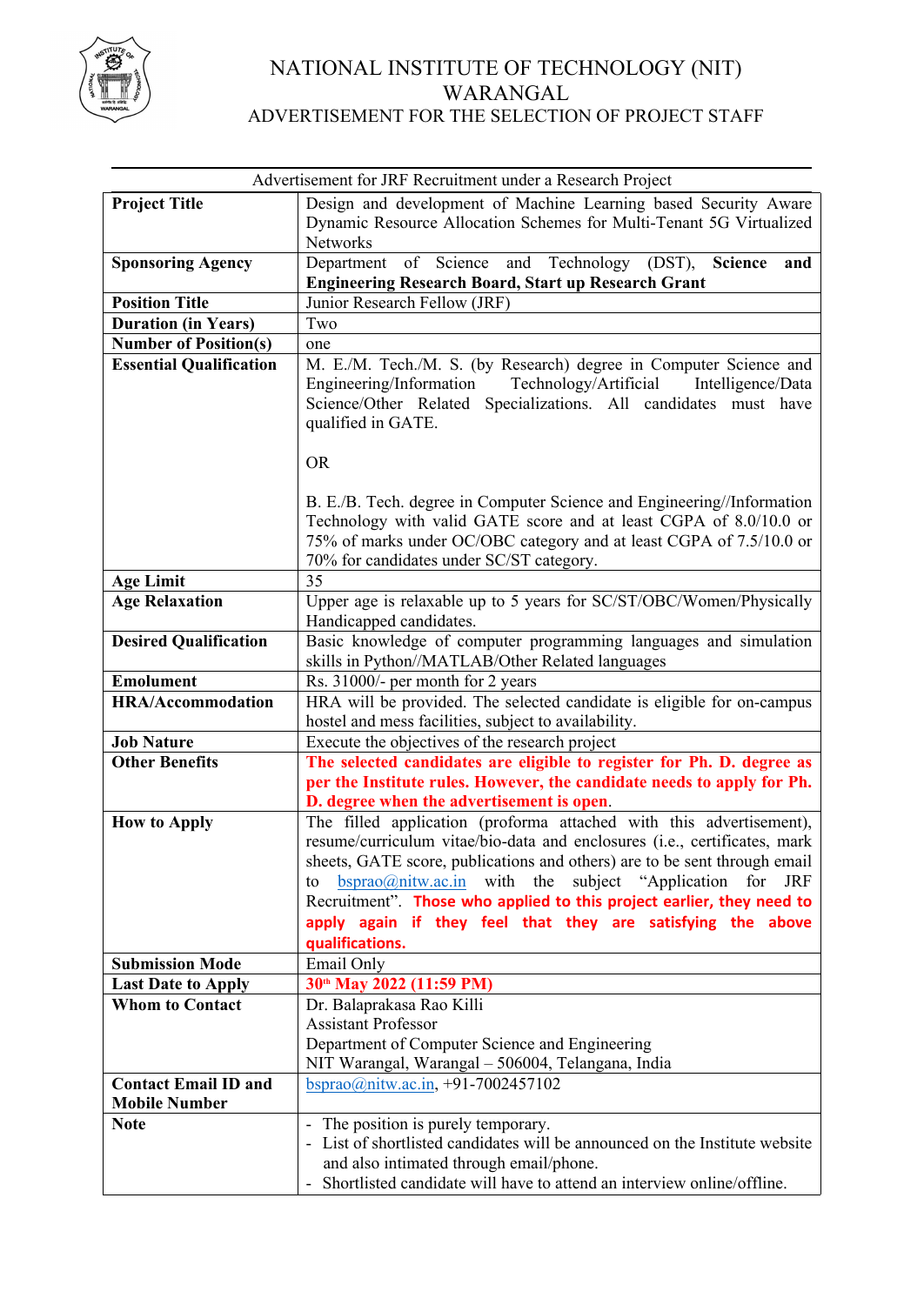# NATIONAL INSTITUTE OF TECHNOLOGY (NIT) WARANGAL ADVERTISEMENT FOR THE SELECTION OF PROJECT STAFF

| - If the interview needs to be conducted online, candidates are expected |
|--------------------------------------------------------------------------|
| to have a good Internet connection.                                      |
| - No TA/DA will be paid for attending the interview.                     |



# **APPLICATION FORM**

- **1. Name of the Candidate**
- **2. Father's Name**
- **3. Date of Birth (DD/MM/YYYY)**
- **4. Sex Male / Female**
- **5. Marital Status** Single / Married